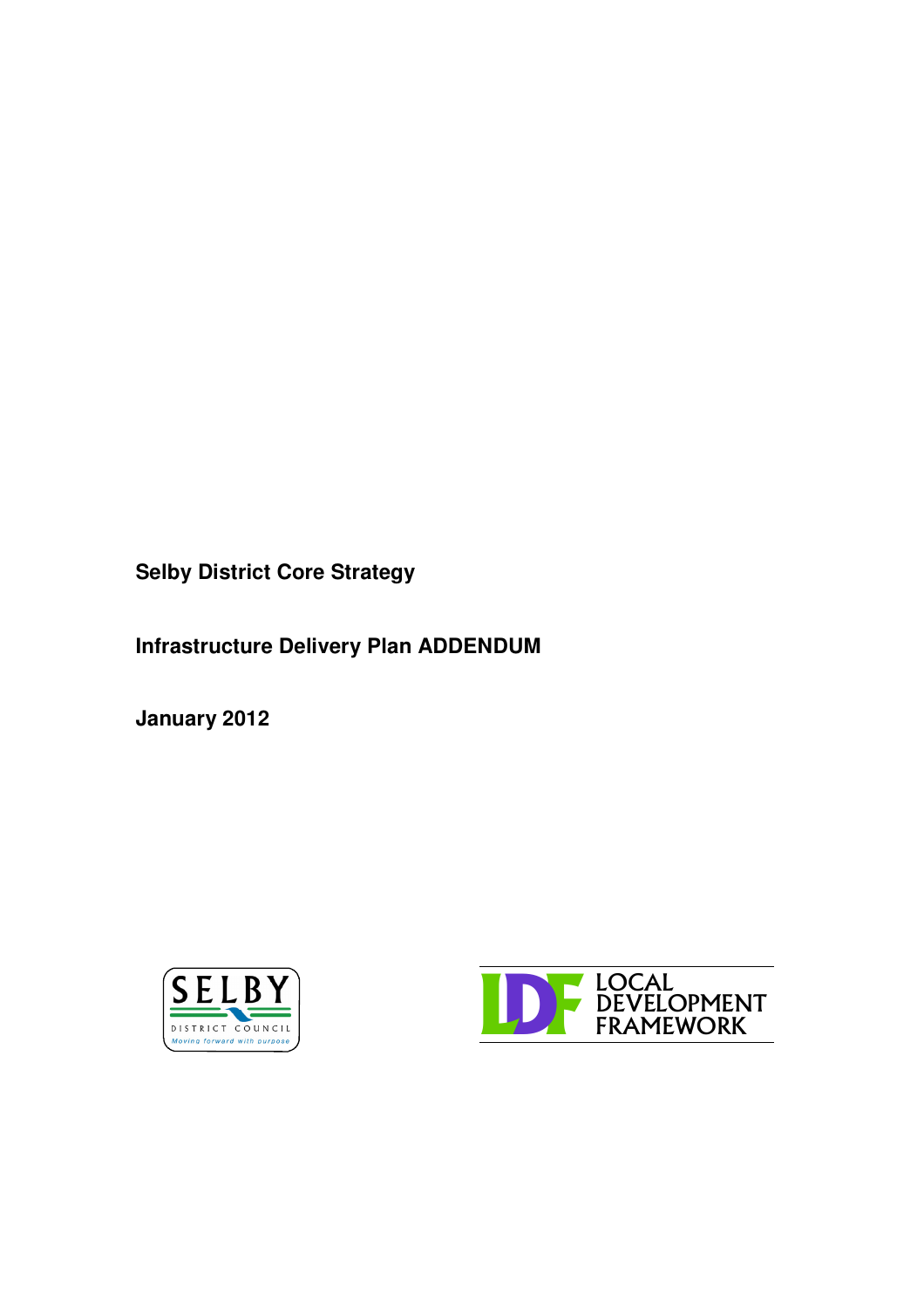# **1. Introduction**

- 1.1 The Core Strategy Examination in Public (EIP) took place over a two week period between the 20 September to the 30 September 2011. Following discussions at the EIP the decision was made by the Council to ask for an adjournment to work on the following areas –
	- Green Belt.
	- Role of Tadcaster and the delivery of employment and housing.
	- Overall housing numbers.
- 1.2 The Planning Inspector granted the Council's request to adjourn the Core Strategy hearing sessions for 6 months in order to provide further evidence on the above issues. This work has now been completed and revisions to the Core Strategy finalised. The implications of the revisions have been circulated to Infrastructure Group for their comments
- 1.3 In summary, there will be localised impacts of increased housing and potential Green Belt use, but these are issues to be dealt with at a localised level such as Site Allocations Development Plan Document (SADPD). Overall, there remain no "show stoppers" as a result of the proposed revisions to the Submission Draft Core Strategy (SDCS).
- 1.4 Below is summary of the responses received from Infrastructure providers. The comments should be read in conjunction with and in addition to the Infrastructure Delivery Plan (IDP) previously published by the Council in May 2011.

## **2. Transport**

## **Highways Agency**

- 2.1 The Highways Agency has commented in general terms that the proposal to reduce the amount of new housing within Tadcaster by 93 units is likely to lead to a reduced impact on the A64 around the Tadcaster junctions, however, it is likely that the subsequent increase in housing in Sherburn would increase the impact of development on the operation of the A1(M). Additional housing in Selby should not be a problem.
- 2.2 In short their current position is that the level of development proposed within Selby in both CP2 and the proposed revised CP2 is likely to have an impact on the strategic road network. The Highways Agency is currently in the process of analysing these figures which will enable it to provide more detailed comments on the scale and nature of the impact, and if any mitigation may be necessary
- 2.3 The detailed analysis would need to be carried out as part of the SADPD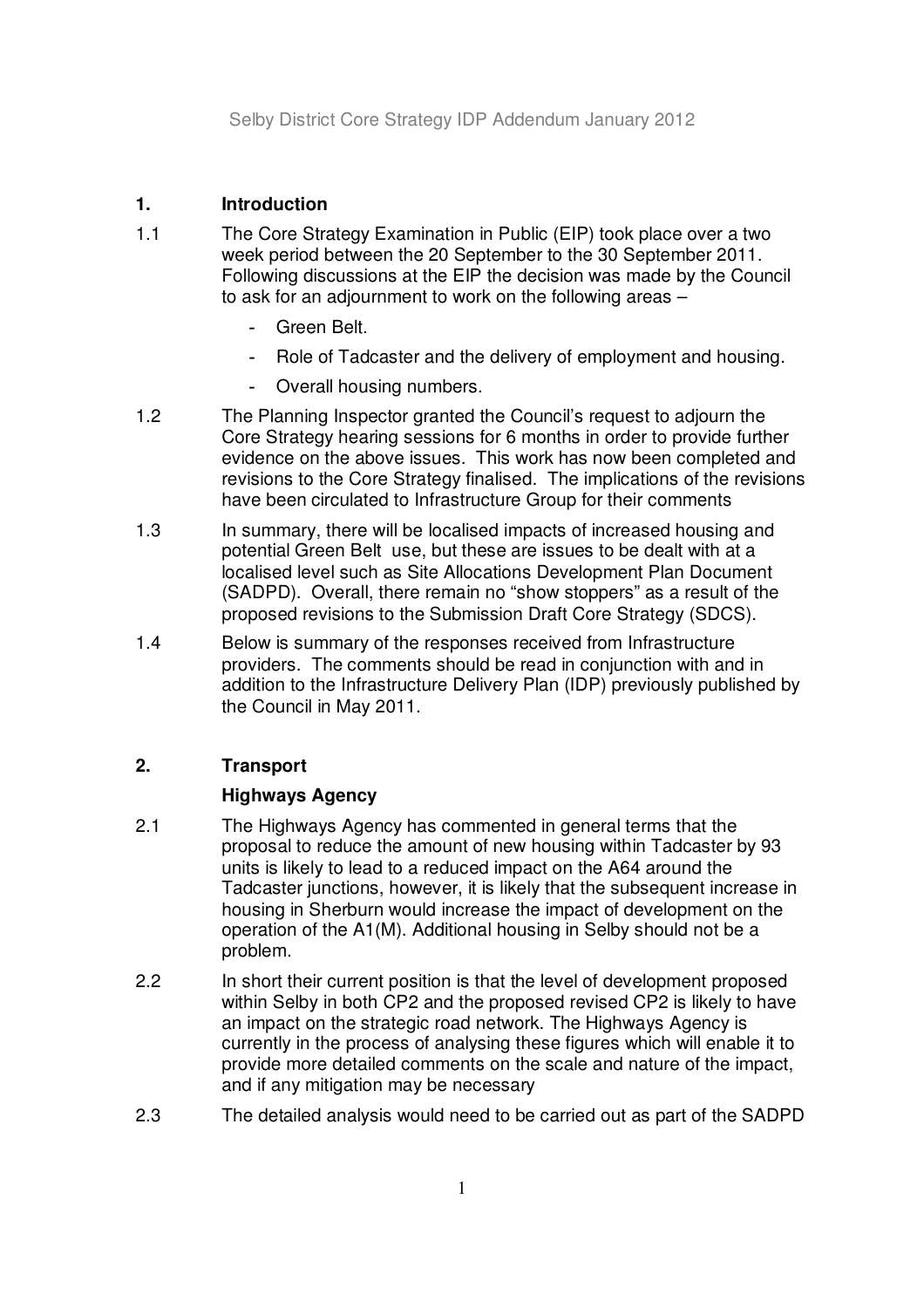work and developers would be expected to contribute to mitigation measures.

2.4 As such it is considered that this is not a soundness issue for the Core Strategy.

## **North Yorkshire County Council Highways**

2.5 On 1 December Officers met with a representative of NYCC Highways Authority who raised no "showstoppers". Further more detailed comments are expected with regard to specific sites set out in the SADPD.

### **Network Rail**

2.6 Some settlement-specific comments received regarding SAADPD issues- no Core Strategy significance.

## **3. Water and Drainage**

- 3.1 Yorkshire Water commented that there is no capacity in Tadcaster waste water treatment works – this is the case whether it is 457 or 388 dwellings over the plan period. Therefore development will still require phasing. This is no change from previous comments.
- 3.2 With regard to DSVs, Yorkshire Water note that there will be different impacts dependant on each settlement. The changes in numbers will not cause any major differences to the current Core Strategy. More detailed comments on each settlement will be provided as part of YW's response to the Site Allocations DPD.

## **4. Education**

4.1 North Yorkshire County Council as the Local Education Authority state that there remain no overall strategic "showstoppers". Some settlementspecific issues raised that can be dealt with at SADPD stage, specifically at Barlby where school capacity is at its limit and scope for extensions is constrained.

## **5. Conclusion**

- 5.1 The Core Strategy IDP is intended to be a working document that will be kept up to date as it progresses to Adoption. Input is welcome from the infrastructure providers at any time, but will be specifically sought at each consultation stage to ensue that plans and strategies connected.
- 5.2 This Addendum to the May 2011 Infrastructure Delivery Plan sets out the infrastructure providers view on the overall strategic implications of changes proposed in revision to the Core Strategy January 2012.
- 5.3 More specific details regarding infrastructure associated with proposals for development in individual settlements will be provided through an IDP supporting the Site Allocations DPD.
- 5.4 Both the Core Strategy and the IDP have been prepared in consultation